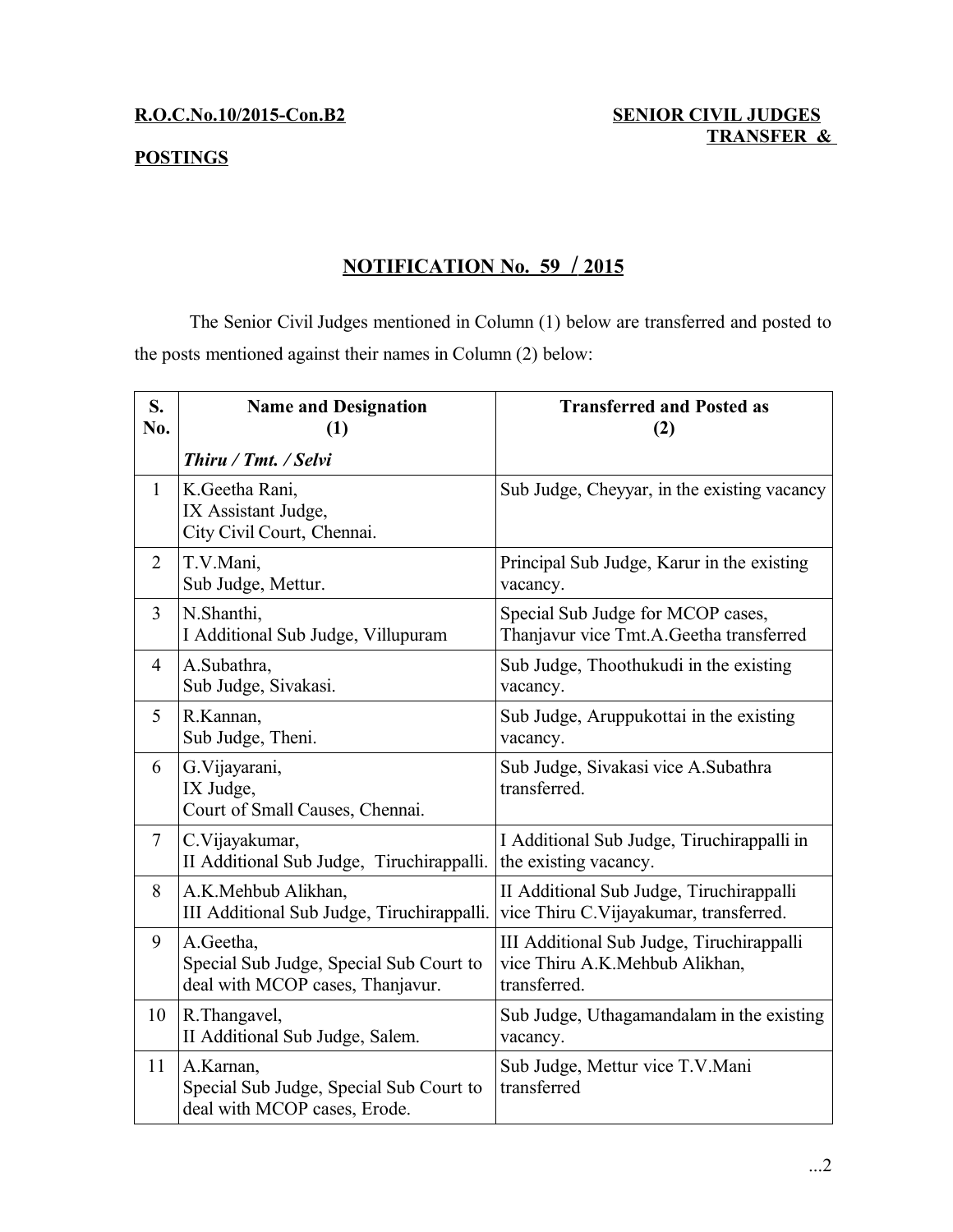| S.No. | <b>Name and Designation</b><br>$\left(1\right)$                                                                            | <b>Transferred and Posted as</b><br>(2)                                         |
|-------|----------------------------------------------------------------------------------------------------------------------------|---------------------------------------------------------------------------------|
|       | Thiru / Tmt. / Selvi                                                                                                       |                                                                                 |
| 12    | D.Selvam,<br>II Additional Sub Judge, Nagercoil.                                                                           | Sub Judge, Sathyamangalam in the existing<br>vacancy.                           |
| 13    | Swarnam J.Natarajan,<br>Special Sub Judge, Special Sub Court<br>to deal with LAOP cases, Arakkonam.                        | Principal Sub Judge, Tiruvannamalai in the<br>existing vacancy.                 |
| 14    | M.Elavarasan,<br>I Additional Sub Judge, Coimbatore.                                                                       | Sub Judge, Tirupathur, Vellore District in<br>the existing vacancy.             |
| 15    | T.Malarvalantina,<br>Secretary, District Legal Services<br>Authority, Thanjavur.                                           | IX Assistant Judge, City Civil Court,<br>Chennai vice K. Geetharani transferred |
| 16    | S.Chellapandian,<br>Special Judge, Special Court for Trial<br>of cases under Prevention of Corruption<br>Act, Tirunelveli. | Sub Judge, Theni, vice R.Kannan<br>transferred.                                 |
| 17    | P.Indhirani,<br>Special Sub Judge, Special Sub Court<br>to deal with LAOP cases, Tiruvallur                                | Sub Judge, Pudukottai in the existing<br>vacancy.                               |

**HIGH COURT, MADRAS. Sd/- P.KALAIYARASAN, DATED: 30.04.2015. REGISTRAR GENERAL.**